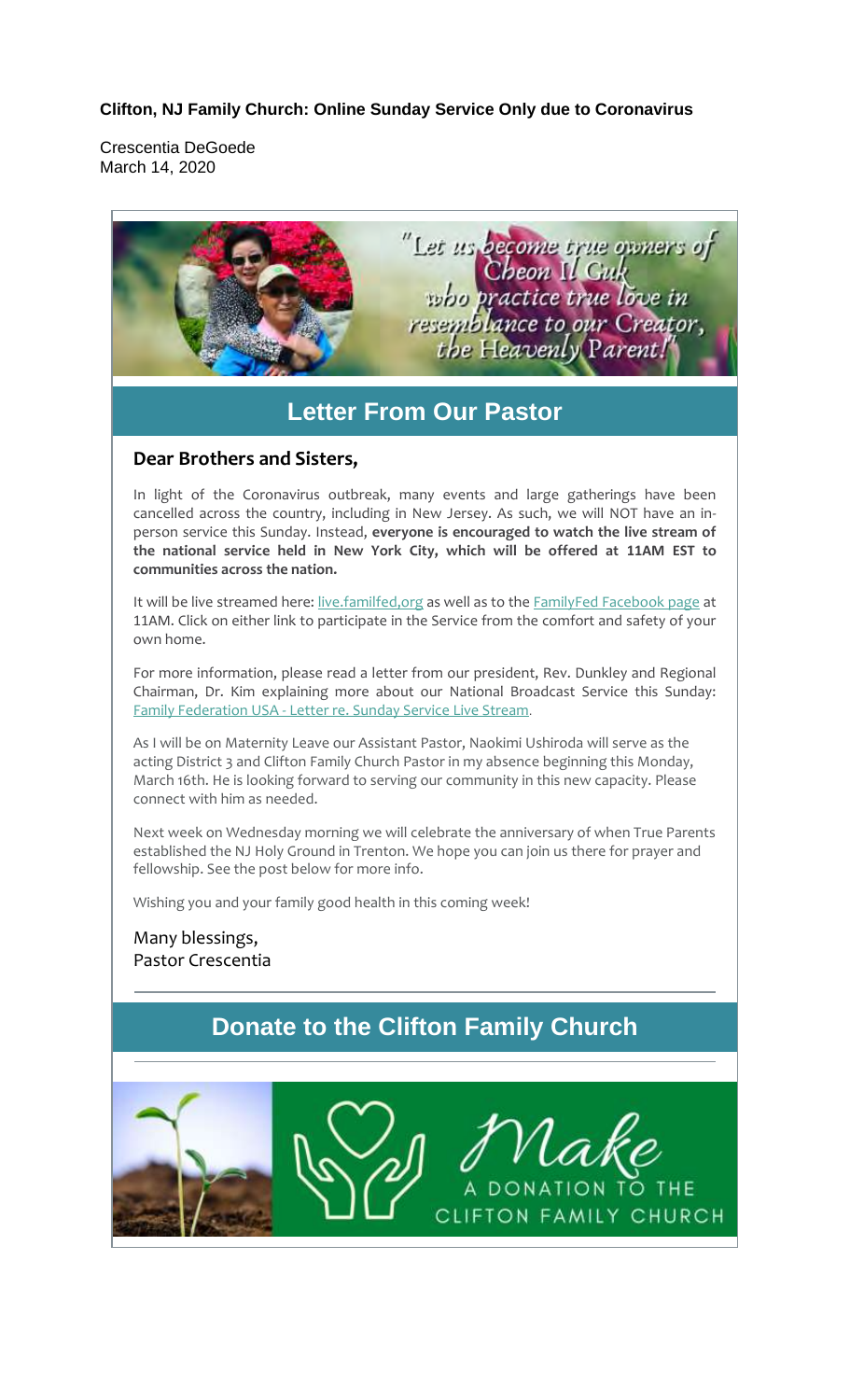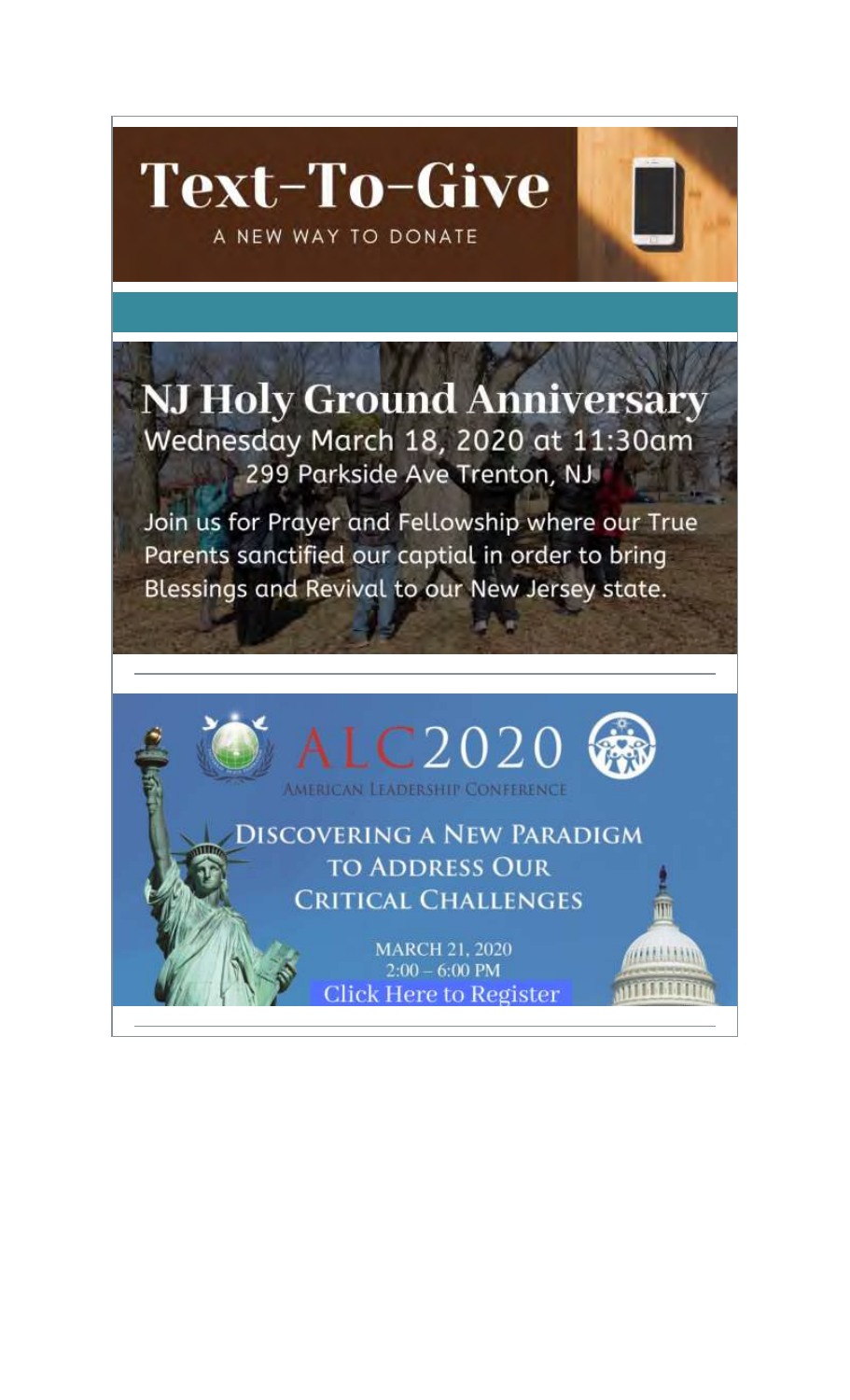

# **Weekly and Monthly Programs**

#### **Heavenly Tribal Messiah Monthly Meeting:**

Tribal Messiahs and Anyone Interested in Getting Involved|Chapel **Main Speaker: Rev. Demian Dunkley Sunday March 15th |1:00pm by Zoom - details coming Contact: Atsushi Takino - 201-355-905; takino7@ optonline,net**

#### **Tong Il Mudo- Men and Women Self-Defense**

Friday 6:30pm to 8:30pm Starting Immediately. **Contact: Che Consoro (347) 357-4483, rllaguno81@ gmail,com**

#### **GO Program:**

7th Grade to 12th Grade | Saturdays | 5pm to 9pm **Contact: Yoshio Ishikawa - godsownnj@ gmail,com**

#### **Sunday School:**

Pre-K to 7th Grade and Treasures of Heaven Sundays | 10am Service | **Register Here Contact: Soin Alexander - sundayschool78demott@ gmail,com**

#### **YUM:**

18 to 35 years old | 1st and 3rd Wednesdays Every month | 7:30pm to 9pm | Fellowship Hall |**Contact: Joe Leonard - 201-467-1915; jpl14495@ yahoo,com**

#### **DP Adult Sunday School:**

All Ages who wants to Get Spiritual Norishment Conference Room | Every Sunday | 9:00am **Contact: Mr. Steve Sprague - 973-517-9693; ssprague888@ yahoo,com**